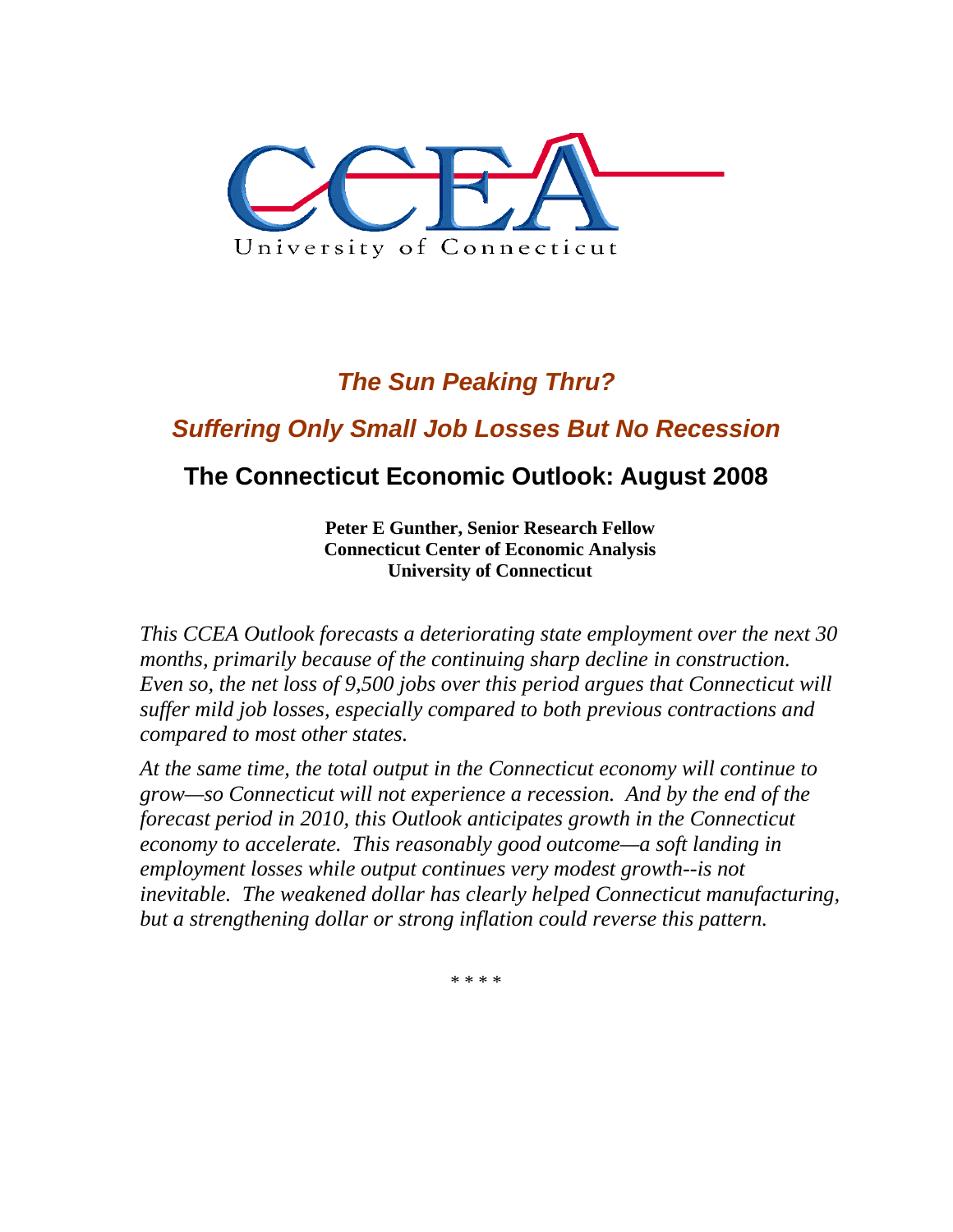### *Sector Growth Diverges*

#### Declining Construction Midst Improved Manufacturing Performance

Declines in private residential building permits normally predict future declines in construction. Understandably with the debacle in sub-prime mortgages and the ailing housing market, the number of Connecticut housing permits over the first six months for each of the last two years have fallen 22.4%. During the same intervals, the decline in their total values has not been as precipitous – 21.9% and 13.2% respectively. But the situation may be getting dramatically worse: the average value of CT housing permits from May to June of 2008 collapsed, falling from \$204,000 to \$132,000. This reveals a massive shift away from higher-end houses toward low-cost multiple units. More pain in residential construction is probably on its way.

Overall, because of major non-residential construction and a backlog of repair projects over the first half of 2007 and 2008, the construction sector of the state's Real Gross Domestic Product (RGDP) did not at first contract as sharply as housing permits, falling only 10.1% in the first half of 2007. But in 2008, the contraction in the sector sharply accelerated, to 19.9%. The unavoidable associated job losses in construction have only just begun: during the first half of 2007 CT construction employment actually grew 1.8 percent, and has shown only a 1% contraction thus far in 2008. Given the underlying level of activity, this sector is looking at significant job losses over the next two years.

But there is good news as well. The latest federal statistics on Connecticut's manufacturing sector, covering 2007, revealed that it did better than CCEA's had estimated. During the first half of 2007, both production of durables and non-durables experienced growth, of 6.6% and 3.1% respectively. This CCEA Outlook anticipates durable manufacturing will continue growing at a healthy 4.5%, while non-durable manufacturing will decline 4.4%, giving back slightly more than it had gained. The Outlook also sees Finance Insurance and Real Estate (FIRE) and Trade Transport and Utilities (TTU) continuing to grow, despite the sharp drop in FIRE's CT RGDP growth to a miniscule 0.3%, reflecting the poor performance at troubled financial intermediaries.

The federal Bureau of Economic Analysis's (BEA) advanced estimates of GDP, which CCEA uses in developing its Connecticut Economic Outlook, attributes improved 2008 second quarter national performance to strengthening exports, falling imports, increased personal consumption, sustained non-residential construction, and government spending. The shifting pattern of foreign trade clearly flows from the falling value of the dollar and domestic demand from the infusion of dollars that the Economic Stimulus Act provided. The impacts from both continue to percolate throughout the economy.

While the BEA's revisions to national accounts were generally downward, BEA gave Connecticut a significant boost for the fourth quarter of 2006 with an increase in RGDP of \$625 million. BEA's revisions means CCEA in turn revised its estimates for Connecticut's performance in 2007, raising CT RGDP estimates from \$181,155 billion to \$183,460 billion in CT 2007Q4 and \$185,330 billion for 2008Q2 (in constant dollars).

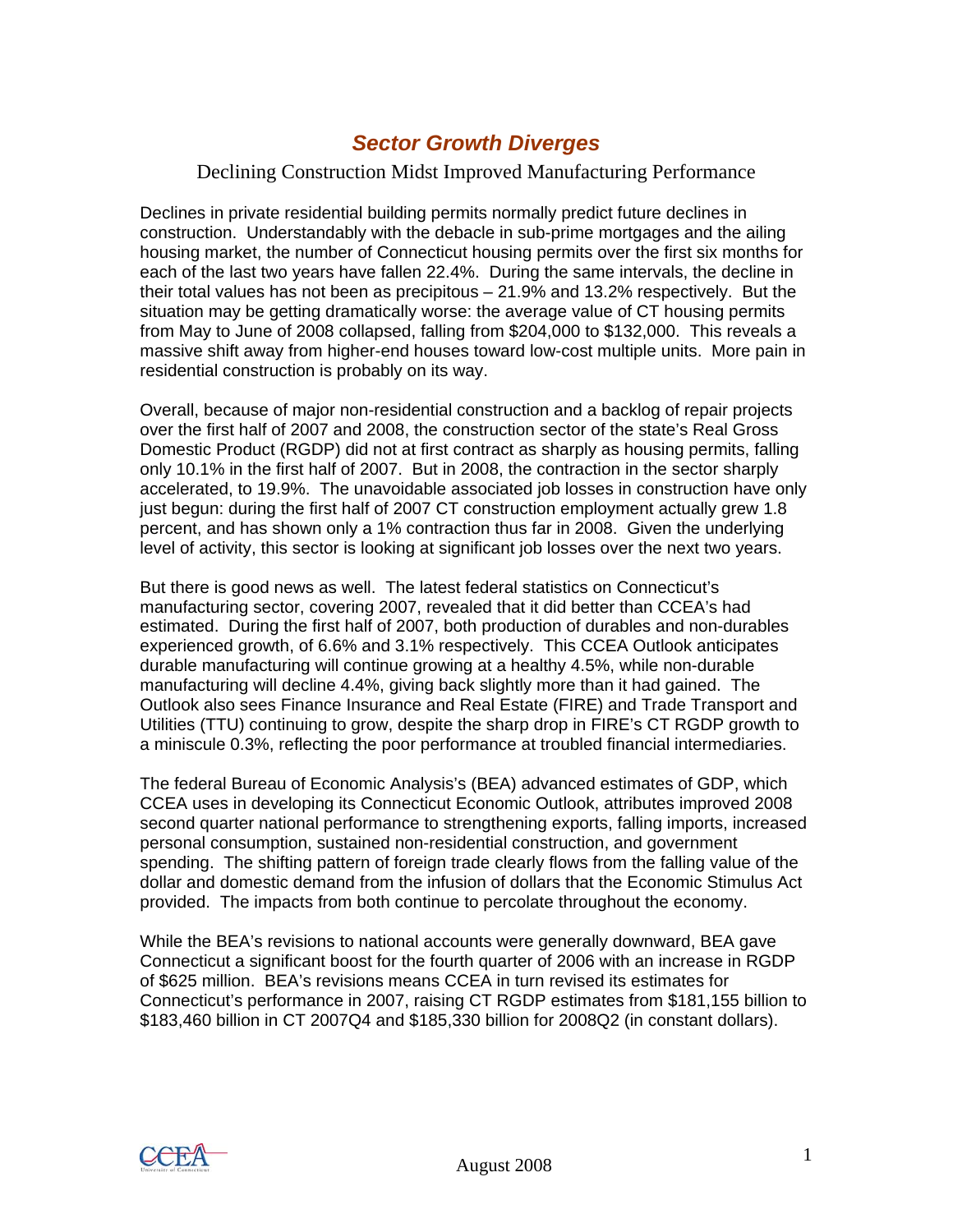#### **Slow Growth in Output**

Chart 1 shows the current CCEA Outlook for Connecticut's economy over the next 30 months. CCEA develops its projection of total Connecticut output (Ct RGDP) from the known output through 2007, estimated output projected from available personal income data through to 2008Q1, and extrapolated income for one quarter into 2008; we then use statistical techniques (BVAR) to forecast output for ten quarters (30 months) to 2010Q2. As Chart 1 shows, this Outlook sees Connecticut enjoying improved performance compared to the picture in the last Outlook, a result of the federal BEA revisions and the strengthened export performance in manufacturing. Despite the short-term dip in CT nondurable manufacturing in 2008Q2, this Outlook sees both manufacturing segments resuming modest growth for the rest of the period. Connecticut's reasonably good performance depends critically on avoiding a surge in U.S. inflation and continuing modest growth in the National economy. Current predictions see the national economy growing over the next four quarters at 1.8% and over the subsequent 12 months at 2.0%, roughly similar to 2008Q2.



Construction is the main drag on CT RGDP; CCEA expects construction activity to decline nearly sixty percent, from \$3.1 billion in 2008Q2 to \$1.2 billion in early 2010 despite annual residential permits flattening out in the 1,500 to 1,600 range. There are clearly some significant pending nonresidential projects (e.g., in Preston, Bridgeport, and Fairfield) that could improve this situation, delivering improvements to this Outlook in both construction and office employment as new facilities come on-line.

Housing permits in Connecticut and throughout the Tri-State region continue to perform below historic norms for all types of housing except those containing five or more units.



.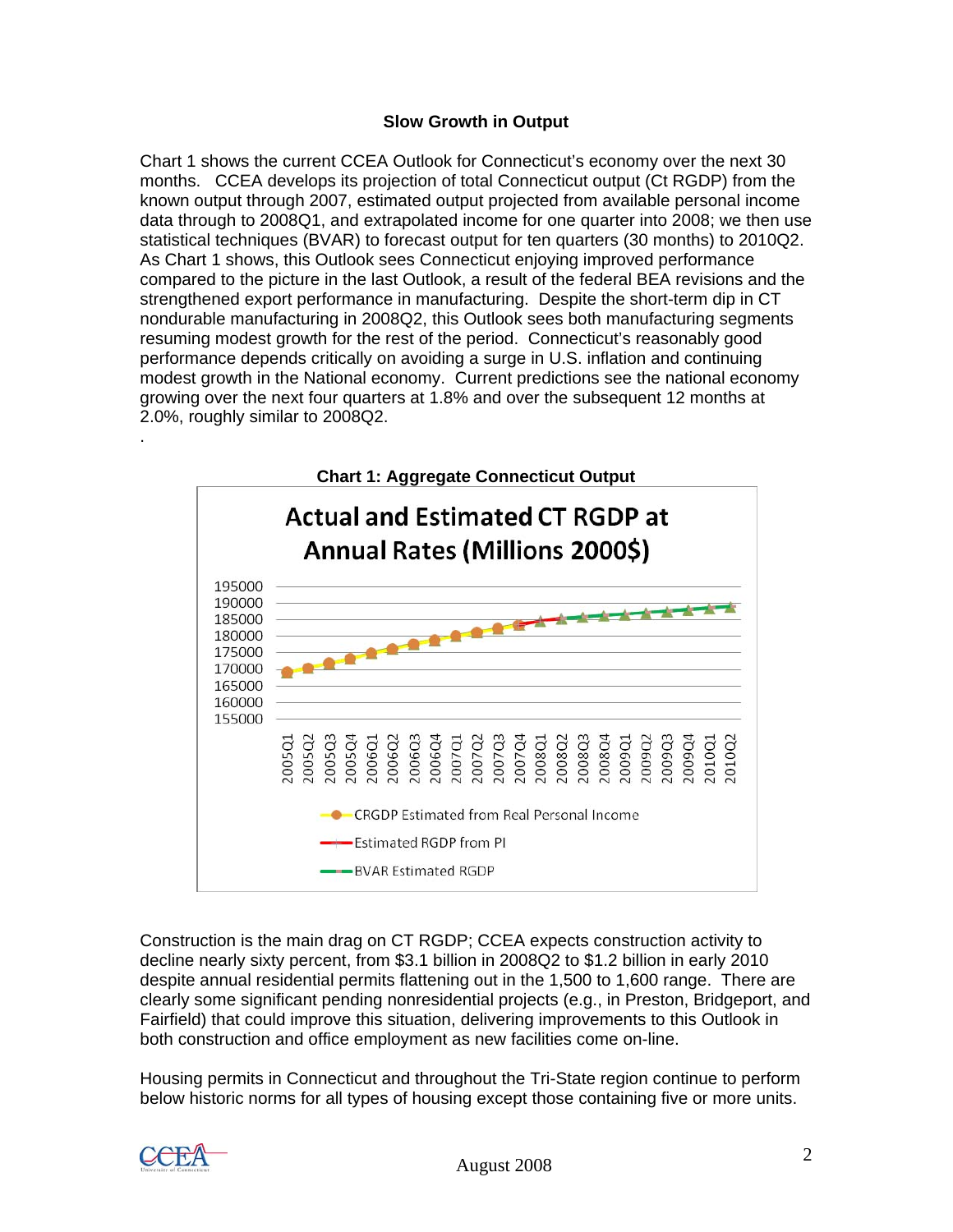The previous Outlook indicated that during 2007 Connecticut had fared relatively well within the Tri-State in permits issued for units in multiple unit buildings. That differential has narrowed, with the rest of the Tri-State catching up. Chart 2 illustrates the percentage change in permits for private housing issued in the first half or 2008 compared to the same period in 2007. The percentage cutbacks among single unit permits were most severe in CT, whereas Connecticut's percentage of cutbacks among doubles and 3 to 4 unit facilities were the smallest among the three.



#### **Employment and Output**

With stronger than expected real manufacturing earnings compared to the May 2008 Outlook, this CCEA Outlook sees a milder contraction in CT employment. The result, over the two years, is a private sector loss of only 8,800 jobs, with another loss of 1,700 in government. This compares favorably to the anticipated loss of 24,000 jobs in the previous Outlook.

Chart 3 below illustrates the employment situation. Expected employment in 2010Q2 remains well above that of three years ago, though a longer perspective reminds us that Connecticut will at that point have added no new jobs compared to the level twenty years ago, a matter of deep concern for the long-term competitiveness of the state.

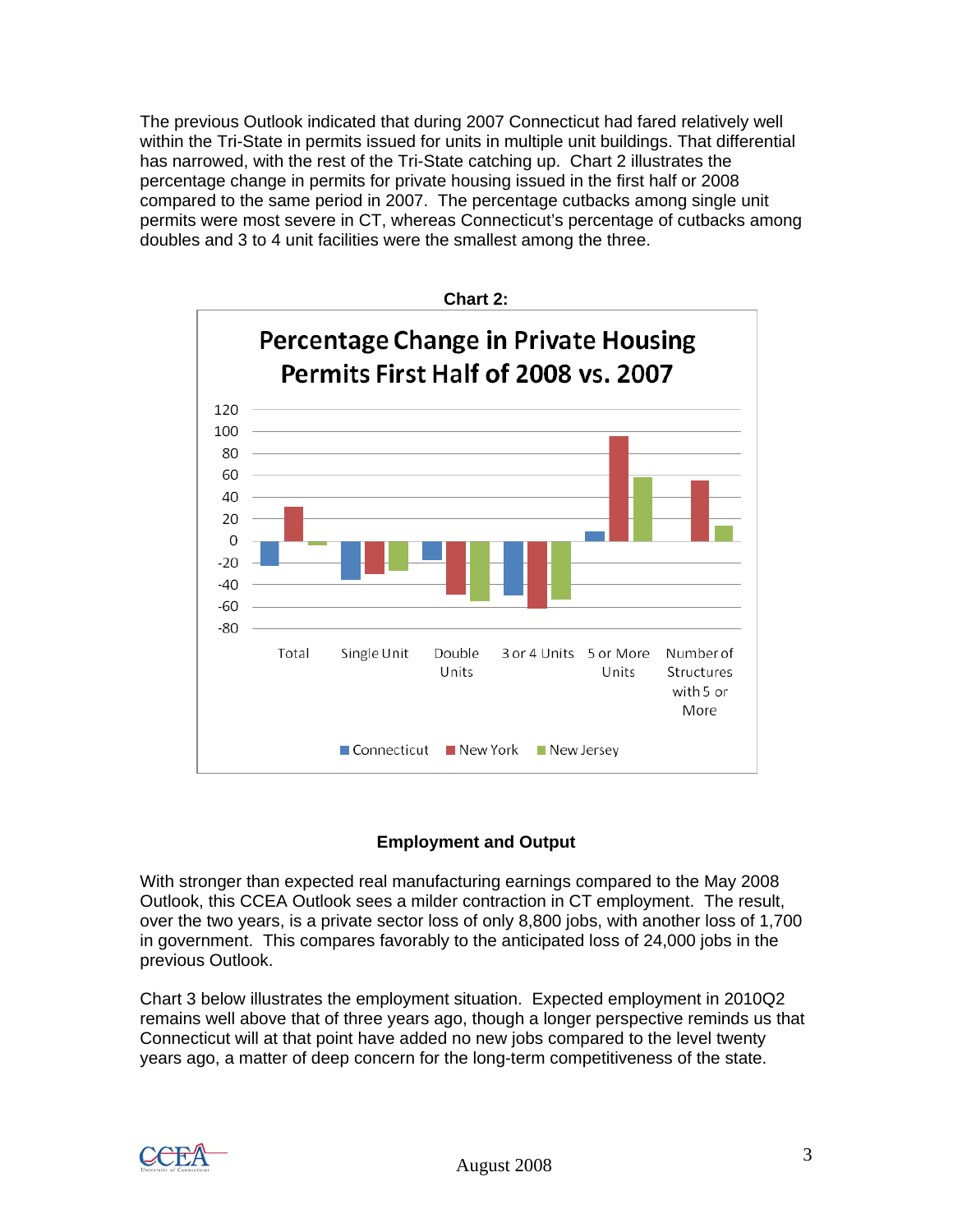

As illustrated in Chart 4, which shows the outlook for CT RGDP growth by sector, the construction industry will take the brunt of the cutbacks, with minor government belt tightening and lower traffic at casinos. Generally the private sector grows, particularly in both durable and non-durable manufacturing, from the ongoing stimulus in exports and opportunities for import substitution.



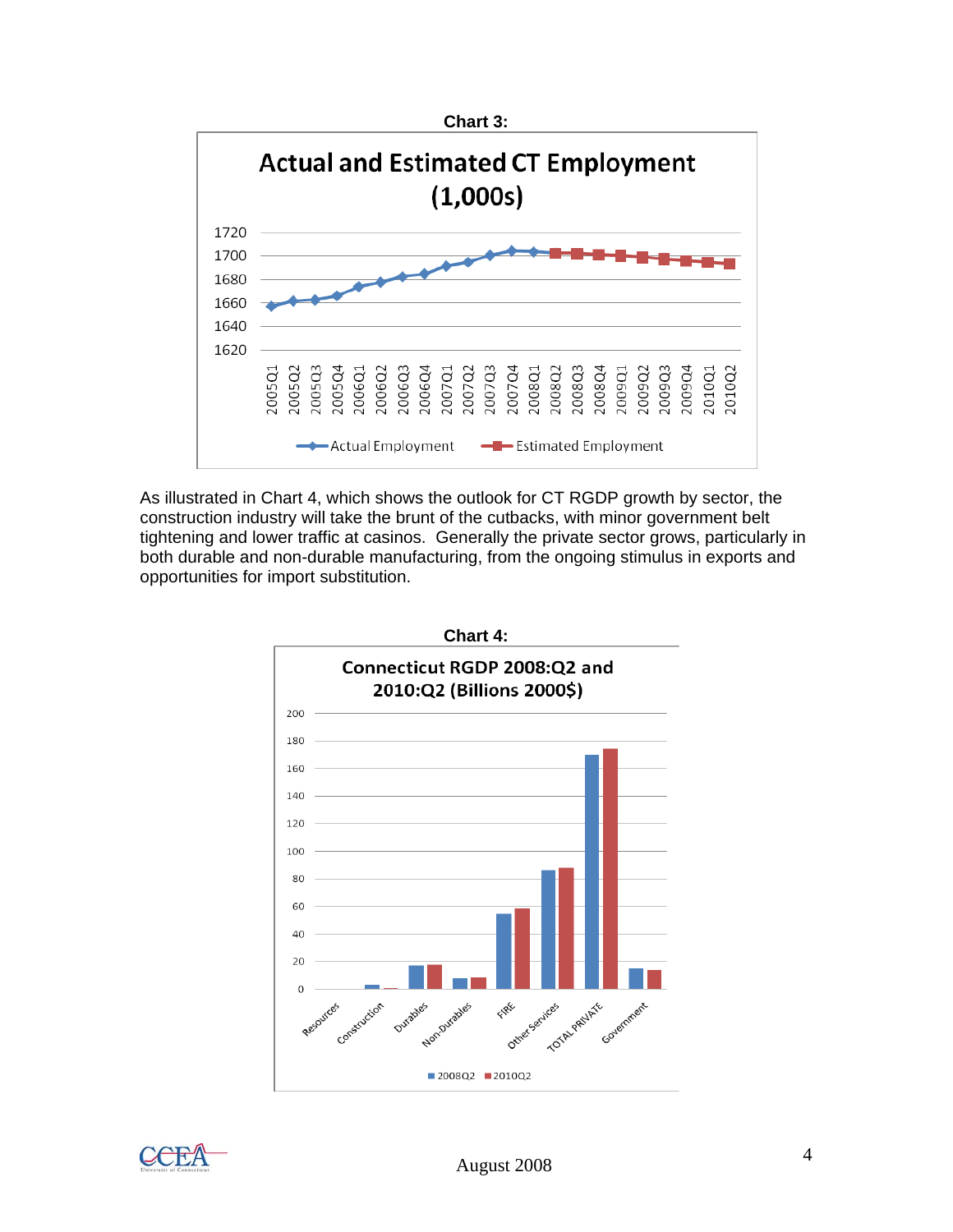Chart 5 shows the sectoral employment picture. Employment decline in Construction from loss of building activity (-4,300); Manufacturing, despite its growing value of output, driven by productivity growth, sees reduced employment (-8,600); Government, reacting to shrinking tax revenues, sheds jobs (-1,700), while Other Services (+3,800) and TTU (+1,800) lessen overall loses.



Consistent with employment demand too small to absorb new entrants to the labor force and a loss of overtime for current workers, this Outlook sees real manufacturing earnings (RME) continuing to fall by less than one percent 2008 and 2009 before flattening out in 2010.

#### *Outlook Vulnerabilities*

Like any other Outlook, this one is vulnerable to economic shocks. The recovery of manufacturing is dependent on the devaluation of the dollar remaining effective. The emergence of significant inflation would put those gains at risk. Alternatively, initiatives in public policy to improve infrastructure or to invest in alternative energy supplies may modify the construction outlook. Completion and occupation of the new Royal Bank of Scotland facilities in Stamford may by itself improve the employment in FIRE significantly. Moreover, development of other transit-orient developments may both retain residents here to work and attract reverse traffic out both have the potential to accelerate growth and employment in services and CT's tax base over and above this base forecast.

On current trends, Connecticut will experience its mildest economic adjustment in more than two generations. Despite that encouraging picture, Connecticut faces a very